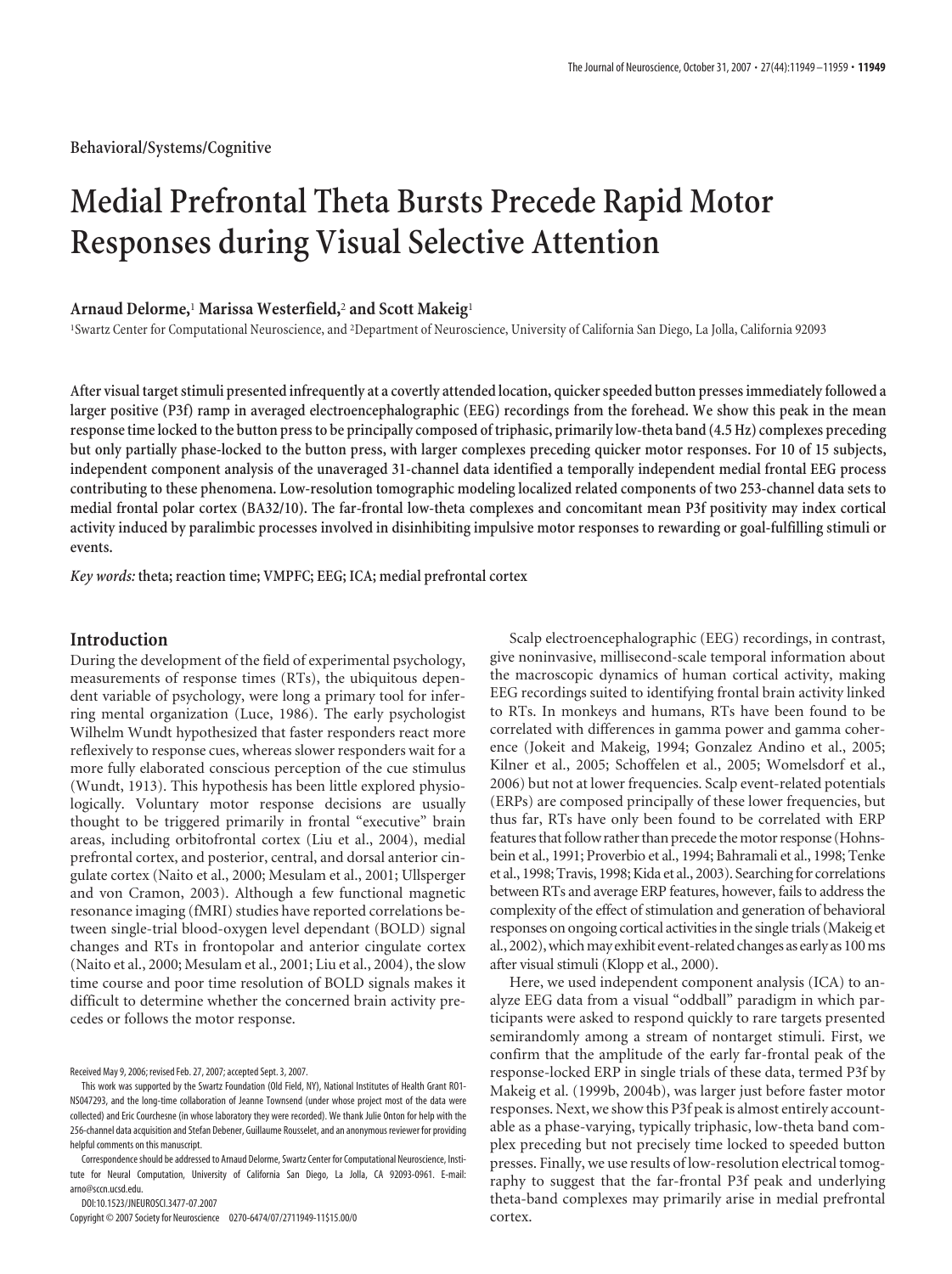## **Materials and Methods**

*Task design.* Fifteen right-handed subjects (age range, 19 –53 years; mean 30 years) with normal or corrected to normal vision participated in the experiment. Filled white disks appeared briefly inside one of five empty squares that were constantly displayed 0.8 cm above a central fixation cross following the design of Townsend et al. (1996). The 1.6 cm square outlines were displayed in blue on a black background at horizontal visual angles of  $0 \pm 2.7$  and  $0 \pm 5.5^{\circ}$  from fixation. During each 76 s block of trials, one of the five outlines was colored green, marking the location to be attended. The subject made a motor response by pressing a mouse button with their right hand as quickly as possible whenever the filled white disk (  $\sim$  1.4 cm in diameter) appeared at the attended location. This location was counterbalanced across blocks in pseudorandom order.

In each block, 100 stimuli (filled white disks) were displayed for 117 ms within one of the five empty squares in a pseudorandom sequence with interstimulus intervals (ISIs) of 250 –1000 ms (in four equiprobable 250 ms steps). Thirty blocks of trials were collected from each subject, yielding 120 target and 480 nontarget trials at each location. Subjects were given breaks between blocks. In the present report, we consider only the correct target response trials in which subjects responded 150 –1000 ms after target onset (which amount to 95% of all target trials). Average stimulus-locked ERP and single-trial analyses of both early (N1) and late target-related activity in these data have been reported previously (Makeig et al., 1999a,b, 2002, 2004b).

*EEG recordings.* EEG data were collected from 29 scalp electrodes mounted in a standard electrode cap (Electrocap) at locations based on a modified International 10 –20 System and from two periocular electrodes placed below the right eye and at the left outer canthus. All channels, including suborbital channels, were referenced to the right mastoid. Input impedance was brought below 5 k $\Omega$  for all electrodes. Data were sampled at 512 Hz with an analog pass band of 0.01–50 Hz. Data were down sampled to 256 Hz, and, to further minimize line noise artifacts responses, were digitally low-pass filtered below 40 Hz before data analysis. Data trials were originally extracted usinga3s time window starting 1 s before stimulus onset. Data trials containing electrooculographic (EOG) potentials larger than 70  $\mu$ V were rejected.

To better explore the location of the brain source responsible for the effect we report here, we also recorded 253-channel data from two subjects with a 256 Hz sampling rate using a Biosemi Active Two system. We preprocessed and pruned these data of artifacts as described above.

*Power/RT correlations in single trials.* We computed correlations between single-trial subject RT and response-locked EEG power at a matrix of time-frequency points. Before correlating RT with spectral power, spectral phase, or ERP amplitude, we removed the 5% fastest and the 5% slowest trials to reduce the influence of extreme RT values. To compute EEG spectral power, we convolved the single-trial data activity from a scalp electrode (or independent component) with a three-cycle complex Morlet wavelet

 $\psi_f(k)$ 

(Grossman and Morlet, 1985). At a given time *t* and frequency *f*:

$$
S_e(f,t) = \sum_{k=1}^N d_e \bigg( t + \frac{k - N/2 - 1}{s} \bigg) \psi_f(k)
$$

with

$$
|S_e(f,t)|
$$

the spectral amplitude estimate from electrode  $e$  and  $d_e(t)$  the potential of electrode *e* at time *t*. Here, *k* is the index of the bin from 1 to *N*, and *s* is the signal sampling rate. At each time *t* and frequency *f*, we correlated RT with EEG power

## $P_e(f,t) = 10Log_{10}(|S_e(F,t)|^2).$

We then generated two-dimensional (2-D) correlation images in which each pixel represented standard linear regression (Draper and Smith, 1981) of time-frequency power estimate for all data trials and all subjects



**Figure 1.** *A*, Artifact removal from single trials recorded at a right subocular electrode from 15 subjects (s1-s15). Left, Sample data from each subject including eye blink artifacts of varied shapes and amplitudes. Time 0 indicates the presentation of the stimulus. Some traces are shown magnified (twice,  $\times$ 2; or four times,  $\times$ 4) for easier visualization. Right, The same trials after artifact removal of six clusters of independent components accounting for nonbrain artifacts including eyemovements. *B*, Grand-averagestimulus locked ERPs forthe periocular channel after removal of artifact components, as a function of target location (above left, directly above, or above right) relative to subject eye fixation. The P3f positivity near 300 ms is nearly identical in response to left and right targets. If lateral eye movements were contributing to the response, the left and right target responses might be expected to differ; after artifact removal, they do not.

on RTs in the same trials. The 2-D correlation images contained 58 frequencies equally log spaced through the frequency range 2.5–50 Hz, and 81 time points regularly spaced in the latency range  $-200$  to 750 ms relative to the median stimulus onset latency. The number of wavelet cycles increased linearly across log-frequencies, from 3 (at 2.5 Hz) to 18 (at 50 Hz). We also computed linear regressions between single-trial log spectral power and relative RT (removing each subject's median RT from all their trial RTs). All 2-D correlation images were masked for significant effects at  $p < 0.0001$ . Because of strong correlations of power estimates within a time–frequency neighborhood, we estimated the number of independent comparisons in the 2-D correlation images as 100 (Tanji et al., 2005), so  $p = 0.0001$  (uncorrected) corresponded to  $p = 0.01$  after correction for multiple comparisons (Bonferroni, 1950). [An alternative way to correct for multiple comparisons would have been to use the method developed by Nichols and Holmes (2002)].

*Independent component analysis.* Infomax ICA (Bell and Sejnowski, 1995; Makeig et al., 1996) is one of a family of algorithms that exploit temporal independence to perform blind separation. Lee et al. (2000) have shown that these algorithms have a common information theoretic basis. Infomax ICA finds, by natural gradient ascent, a square "unmix-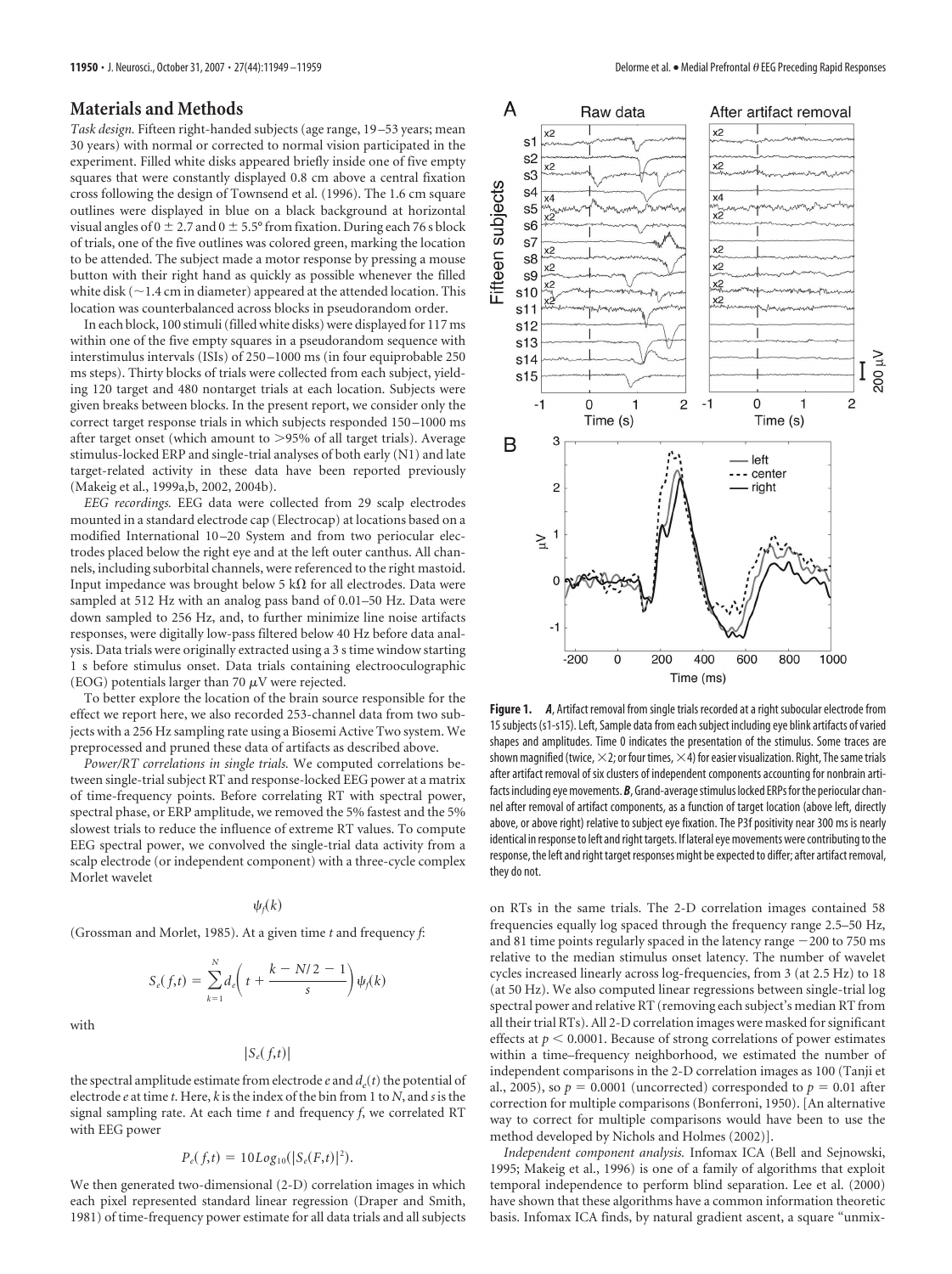

Figure 2. *A*, Artifact-corrected grand-average motor response-locked ERP from 15 subjects at two scalp channels: right subocular (left) and central parietal (Pz; right). A positive ERP peak at the subocular channel (P3f) precedes the motor response (vertical line), whereas the larger late positive (P3) peak over parietal cortex follows the motor response by  $\sim$  150 ms. Head cartoons represent the ERP scalp topography at the two peak response latencies. B, Event-related activity at the right suborbital channel in grand-average ERP-image format. Here, the dashed trace indicates the moment of the motor response. For each subject, single data trials aligned to the button press (solid vertical line) were sorted by reaction time after stimulus onset (dashed trace) and then smoothed (vertically) using a 10-trialmovingsubaverage. Thetrialsubaverageswerethen averaged acrosssubjects and visualized as horizontal color-coded lines.*C*, Same data epochs as in*B*, here,time locked to stimulus onset (solid line). In *B* and*C*, thin dotted traces mark the earliest P3f onset, near 200 ms after stimulus onset.

ing" matrix that maximizes the joint entropy of a nonlinearly transformed ensemble of zero-mean input data vectors. Here, we used the same decomposition of target stimulus epochs used in a previous report (Makeig et al., 2004b). The *runica* algorithm (Makeig et al., 1997) [available for download in the EEGLAB toolbox (Delorme and Makeig, 2004) at http://sccn.ucsd.edu/eeglab], an implementation of extended infomax ICA, was applied to sets of 400 – 600 single 1 s trials (31 channels, 256 time points) time locked from 200 ms before to 800 ms after onsets of target stimuli.

The total of  $31 \times 15 = 465$  components for the 15 subjects were separated into clusters by applying a modified Mahalanobis distance measure to vectors coding component map gradients [62 gradient measures reduced to 12 dimensions using principal component analysis (PCA)] and component activity log spectra (50 frequencies from 1 to 50 Hz reduced to five dimensions using PCA). Cluster membership was, in a few cases, then further adjusted by eye for uniformity.

For the 256-channel recordings, to maximize the number of data points per weight in the training data, we decomposed the continuous data with extended infomax ICA directly (not the concatenated data epochs) after reducing the data to 150 principal dimensions by PCA.

*Source localization.* To better localize brain areas corresponding to component scalp topographies, the digitized three-dimensional (3-D) localizations of the electrodes were first coregistered with the average MNI brain (Montreal Neurological Institute) and exported to the LORETA software (Pascual-Marqui et al., 1994). Electrodes lower than 50 mm in elevation in the MNI image coordinates were excluded to minimize mislocalization from inaccuracies in the frontal skull model. After calibration using a collection of independent components, the "oversmoothness" parameter was set to  $10^{-3}$  for both subjects. Gray matter voxel activity was exported and overlaid on normalized individual subject MR images using custom Matlab (The MathWorks, Natick, MA) scripts. [MR images were spatially normalized to the MNI brain using the SPM2 package (Ashburner and Friston, 2003)]. To increase contrast for the diffuse localization on the dark MRI background, a gamma factor of 3 on voxel activity was used. Component scalp map projections in time are scaled by component activities, so scalp maps themselves do not have absolute amplitudes. For this reason, the scale is not shown in Figure 9. For normalized component scalp maps, the maximum activity in the LORETA map is  $\sim$  1.10 – 4 Amp/m<sup>2</sup>.

# **Results**

## *Analysis of periocular EEG*

In most EEG research, neural activity recorded by periocular data channels is labeled EOG activity, and other EEG phenomena expressed in these data are ignored for fear of mislabeling eyeactivity artifacts as brain activity. However, some independent components of EEG signals can be clearly identified as accounting primarily for eye movements, for line or muscle noise, or for other artifacts, based on characteristics of their scalp maps and activity time courses (Makeig et al., 1996; Jung et al., 2000). Therefore, after performing ICA decomposition separately on the concatenated 31-channel data trials for each subject, we removed six clusters of independent components accounting for eye movement and muscle activity artifacts. Eye movements and other artifacts in the raw suborbital channel data (Fig. 1*A*, left) were markedly reduced or eliminated after subtracting the identified artifacts (Fig. 1*A*, right).

Although the subjects were asked to fixate the center of the screen while performing this spatial attention task, it is possible that lateral saccades toward targets could have influenced the stimulus-locked ERP. To address this issue, Figure 1*B* shows grand-average ICA-pruned, stimulus-locked ERPs at the right periocular channel for stimuli presented directly above, above right, and above left of fixation, respectively. The data support the hypothesis that the P3f peak is minimally contaminated by horizontal eye saccades: the P3f feature of the evoked responses to the left and right visual field target stimulus presentations is of lower amplitude when compared with the P3f response to centrally presented stimuli, as is also true for the central P300 peak (Neville and Lawson, 1987). Thus, ICA made it possible for us to examine EEG brain activity recorded at this periocular channel apart from artifacts produced by eye movements.

## *Premovement positivity*

The bulk of the P3 peak in the average ERP response to targets occurred after the subject response (Fig. 2*A*). However, at the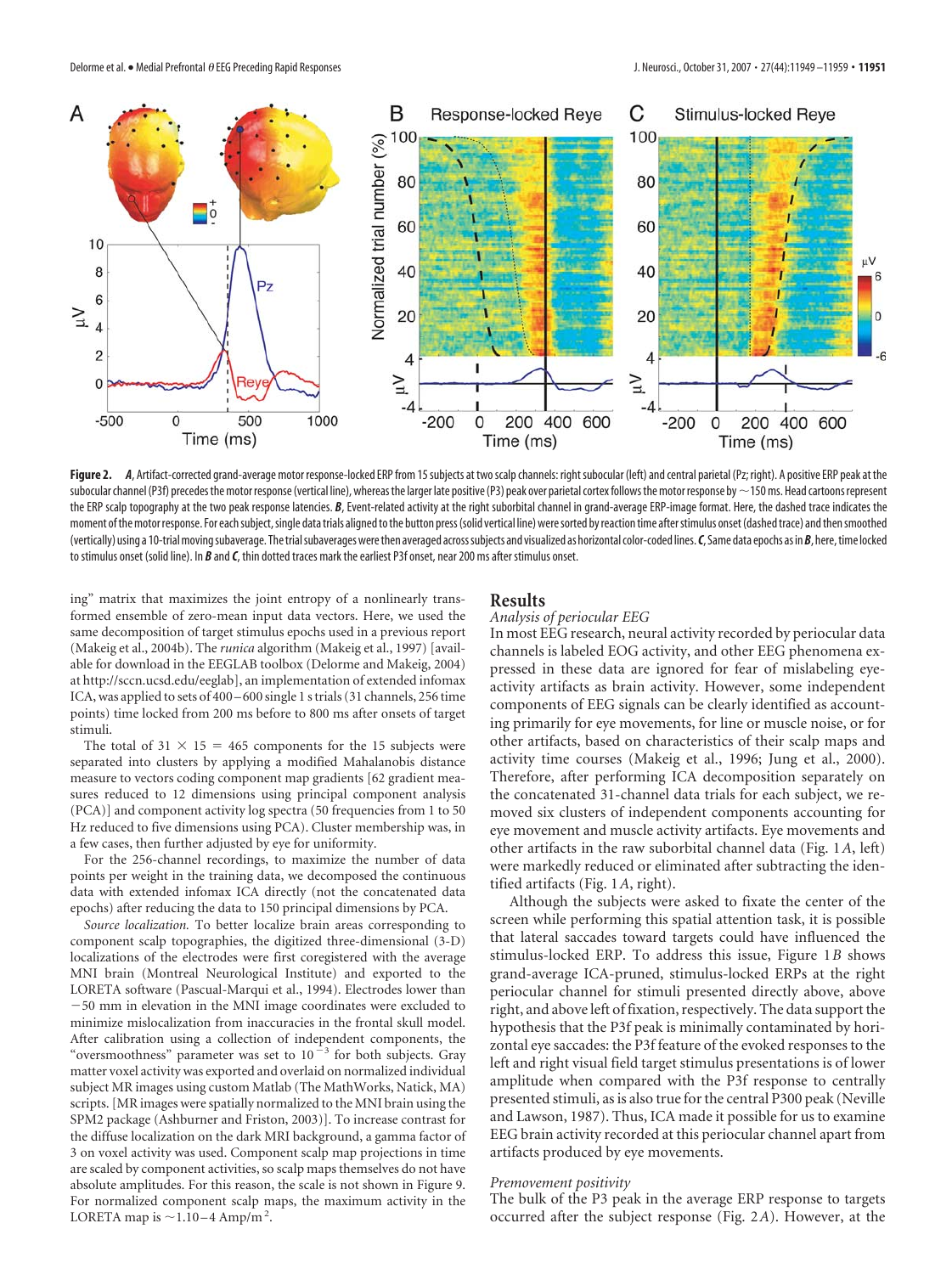right subocular channel, a positive ERP peak preceded the motor response. Figure 2*B* shows ERP-image plots (Makeig et al., 1999b) of trial data from the right suborbital channel after pruning for artifacts. In these plots, potential changes across time in single trials (or in local averages of a few trials) are represented by successive thin, color-coded horizontal lines of a twodimensional image. To construct these grand-mean ERP images, individual subject ERP-image plots were first produced by sorting their response-locked trials by RT and vertically smoothing with a 10-trial moving average. The 15 subject ERP images were then averaged. Thus, in these images (Fig. 2*B*,*C*), every subject contributes equally to each moving trial average (i.e., to each color-coded horizontal line).

The positive preresponse ERP peak (P3f) was maximal at forehead sites. Comparing Figure 2*B* and 2*C*, it is clear that the P3f peak is more time locked to the motor response than to the stimulus onset. This was tested formally by computing the peak intertrial coherence (ITC) before the button press at 4.5 Hz, the center frequency of the P3f feature. ITC is a measure of the consistency of spectral phase of recorded activity across single trials (Tallon-Baudry et al., 1996; Makeig et al., 2002; Delorme and Makeig, 2004). If, at a given frequency and latency, relative to the timelocking events, ITC is close to 0, then the measured spectral phase is evenly distributed across trials, whereas if ITC is near 1, then the activity is reliably phase locked to the time-locking events. At 4.5 Hz and 50 ms preceding the button press, the mean ITC in the response-locked trials was 0.45 ( $\pm$ 0.11), whereas in the stimuluslocked trials at the same mean latency, it was  $0.34$  ( $\pm 0.11$ ). A paired *t* test across the 15 subjects confirmed the significantly higher ITC in the response-locked trials ( $df = 14$ ;  $p = 0.0018$ ). Although we processed both stimulus-locked and responselocked trials, stimulus-locked trials did not appear to provide additional information; therefore, below, we focus on results for response-locked trials.

#### *Correlations with RT*

Figure 2, *B* and *C*, shows that trials with shorter RTs (toward the bottom of each image) were generally preceded by a larger preresponse P3f positivity than longer-RT trials (above). To quantify this relationship between single-trial EEG activity and RT, we first computed grand-mean ERP averages of trials in six RT-range quantiles (Fig. 3*A*). For each subject, we partitioned the data trials into six RT ranges of equal size and then computed the mean ERP of trials in each RT range. Finally, we grand averaged the resulting subject ERPs across the 15 subjects for each RT range. In the response-locked ERP data (Fig. 3*A*), only the subaverage values near the preresponse P3f peak covaried with RT ( $p < 0.0001$ ). Although nine of the 15 subjects showed a similar within-subject correlation (at  $p < 0.001$ ) for latencies from 150 ms before to 50 ms after the button press, the correlation between the 15 subjectmedian RTs and subject-mean P3f peak amplitudes did not reach significance. To confirm that larger P3f amplitude correlates with reaction time, we separated each subject's trials into 20 RT quantiles and averaged these across subjects. In these within-subject quantile averages, a larger preresponse P3f peak 25 ms before the button press preceded faster RTs ( $p \le 0.001$ ).

As shown in Figure 3*B*, there was also a very strong linear relationship ( $r^2 = 0.93$ ;  $p < 10^{-11}$ ) between quantile-median RT and the upward slope of the rising P3f peak (computed by linear regression on the subaverage waveforms from 150 to 25 ms before the button press, 25 ms corresponding to the delay between EMG activity and button press as recorded separately in one subject with this setup). This result is compatible with a model in



Figure 3. Correlation between reaction time and P3f amplitude. A, Response-locked ERP for the right suborbital electrode in six reaction-time quantiles (q1-q6), each summing the same number of trials from each subject. Dashed lines show the quantile-median stimulus onset times; the solid gray line represents the peak of the ERP/RT correlation 25 ms before the recorded button press (visualized at the mean subject-median RT in solid black). The P3f peak preceding the motor response was smaller before longer-RT responses. The black horizontal bar below the ERPs indicate time windows within which linear regression between RT and ERP amplitude in single trials was significant ( $p < 0.0001$ ). **B**, Linear regression on RT of the best-fitting upslope of 20 response-locked RT-quantile ERPs (measured from 150 ms to 25 ms before the response). Note the strong linear trend ( $r^2$   $=$  0.93).  $\boldsymbol{\mathcal{C}}$ , Linear regression on RT of the area under the response-locked P3f (in the same time window used in *B*). The horizontal black line indicates the mean area, and the shaded region its (less than or equal to  $\pm$  1 SD) range. The area under the response did not covary with RT ( $p = 0.67$ ; NS).

which the behavioral response is triggered when the area under the ERP (presumably indexing the cumulative amount of underlying neural activity) reaches a threshold. Consistent with this hypothesis, the area under the P3f in the same time range (Fig. 3*C*) was not correlated with response time ( $p = 0.67$ , NS).

#### *Time–frequency analysis*

Studying correlations between RTs and average ERPs, however, fails to capture the complexity of EEG dynamics in the single trials in which the RT variations occur. A complementary approach to computing correlations between RTs and average ERP dynamics is to study correlations between RT and EEG time– frequency transforms of single trials. Figure 4 shows the mean spectral characteristics of the response-locked suborbital channel data via the event-related spectral perturbation (ERSP) measure of mean power spectral changes time-locked to experimental events (Makeig, 1993). In the channel ERSP, spectral power increased by  $\sim$  2 dB (59%) at frequencies below 7 Hz. Above 4 Hz,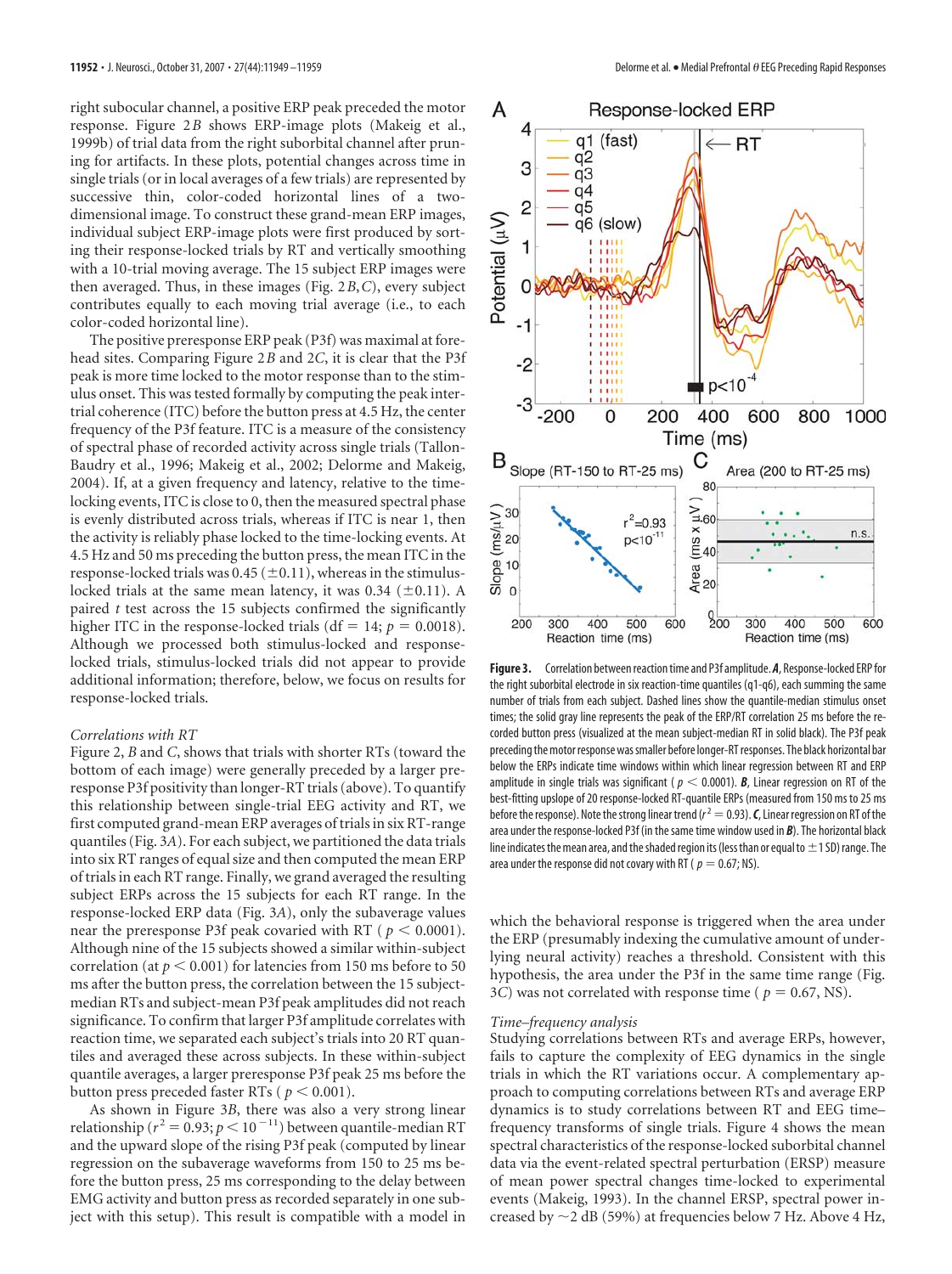Delorme et al. • Medial Prefrontal *O* EEG Preceding Rapid Responses J. Neurosci., October 31, 2007 • 27(44):11949 –11959 • 11953



**Figure 4.** *A*, Grand-mean (15 subjects) ERSP image showing decibel changes in spectral power in response-locked artifactcorrected EEG trials from the right suborbital electrode. Solid line, Actual button press; dashed line, median stimulus onset. *B*, Grand-mean ITC magnitude, measuring phase consistency across single-trial channel data, and phase sign (blue,  $<$ 0; red,  $>$ 0). Green areas are nonsignificant (see Materials and Methods).



Figure 5. Correlations between reaction time and spectral power. A, Time–frequency correlation image showing correlations between absolute RT(inmilliseconds) andsingle-trial EEG log power attherightsuborbital electrode, across alltrials andsubjects. The vertical line is the actual button press (labeled as occurring at the mean subject-median RT, 352 ms); the dashed line is median stimulus onset time. In the negatively correlated (blue) region, larger EEG power was associated with faster responses. *B*, Acrosssubjects correlation: dots give median RT of each of the 15 subjects versus mean low-theta log power in a three-cycle time– frequency window centered 100 ms before RT. The linear regression (dashed line) is significant ( $p < 0.01$ ).  $C$ , Within-subject correlations, as in *A*, but after subtracting the subject-median RT from each trial RT to minimize effects of subject differences. The red dot indicates the center of a time–frequency region in which larger low-theta log power preceded faster responses (i.e., shorter RTs) in single trials. Inset, Mean low-theta log power in 20 RT quantiles is linearly related to quantile-mean RT ( $r = 0.87$ ;  $p$   $<$  10  $^{-6}$ ).  $\bm{D}$ , Same as  $\bm{C}$  but for low-theta log power remaining in single trials after regressing out the subject-mean ERP from each trial (see Materials and Methods). The maximum correlation is weaker than in *C*(*C*and *D* use the same color scale as *A*), but the same time–frequency correlation pattern remains.

this increase was centered just before the motor response record (Fig. 4*A*), while below 4 Hz, somewhat after it.

ITC is a measure of the consistency of spectral phase of recorded activity in single trials (Tallon-Baudry et al., 1996; Makeig et al., 2002; Delorme and Makeig, 2004). Below 7 Hz, the ITC image (Fig. 4*B*) also exhibits statistically robust though partial  $(r < 0.4)$  phase locking of the EEG activity to the motor response, this significance remaining in effect, above 4 Hz, for at least two cycles. Thus, in both the ERSP and ITC images, two separate dynamic patterns appear, one below 4 Hz and another between  ${\sim}$  4 and 6 Hz. A third small, albeit weakly, significant ITC feature appears (Fig.  $4B$ ) in the  $\alpha$  frequency range (near 10 Hz) centered shortly after the subject response. Note that in Figure 5*A* (see below), this time–frequency feature does not correlate with reaction time in single trials. Thus, the same channel data exhibit at least one other eventrelated dynamic change that precedes the motor response but shows no correlation to reaction time.

#### *Time–frequency regression*

Next, we determined the times and frequencies at which spectral amplitude in single trials at the right suborbital electrode was correlated with RT. To do this, we regressed actual RT on single-trial spectral power and phase estimates computed in three-cycle windows at a grid of time–frequency points (see Materials and Methods) to create a time–frequency regression image (Fig. 5*A*). At frequencies below 6 Hz, stronger oscillatory activity preceded faster responses (Fig. 5*A*, blue area), whereas between 15 and 30 Hz, stronger oscillatory activity preceded slower responses (Fig. 5*A*, yellow region).

Next, we asked whether, in general, faster subjects also produced more lowtheta activity before their motor responses. In the time–frequency window with highest log-power/RT correlation ( $RT - 100$ ms; 4.5 Hz), circled in Figure 5*A*, the median response times of the 15 subjects were correlated ( $p < 0.01$ ) with subject-mean EEG log power (Fig. 5*B*). Thus, faster subjects tended to have larger and/or more frequent low-theta complexes peaking in amplitude near a positive peak just before their motor responses.

Next, we subtracted each subject's median RT from each single-trial RT and again computed the time–frequency correlation image. This minimized the effect of across-subject differences, because all subjects now had the same median RT (plotted in Fig. 5*C* at the group-mean subject-median RT, 352 ms). In the RTadjusted correlation image (Fig. 5*C*), the earlier and higher-frequency correlation region (centered near 20 Hz in Fig. 5*A*)

disappeared, indicating it arose mainly from between-subject differences. Importantly, the significant low-frequency correlation remained.

Using 20 RT quantiles for each subject, we determined that within subjects, subject-adjusted RT was linearly related to lowtheta log power ( $r^2 = 0.76; p < 10^{-6}$ ) (Fig. 5*C*, inset). Thus, both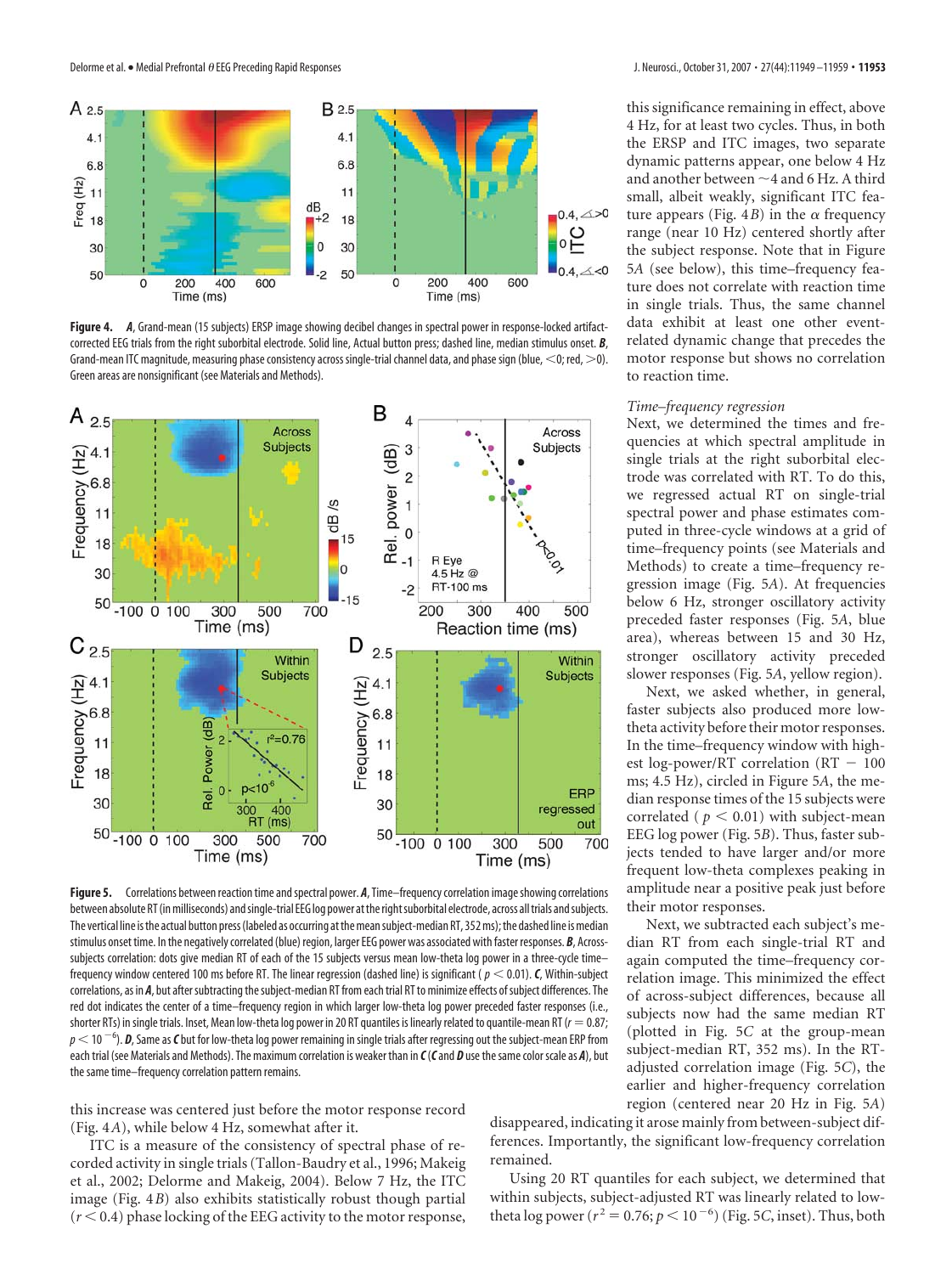

Figure 6. Phase-sorted ERP-image plots showing that the grand-mean ERP arises from partial phase synchronization of a low-theta complex. *A*, Grand-mean ERP-image plot of response-locked trials sorted vertically by phase near 4.5 Hz in a three-cycle window centered at the grand-mean P3f peak latency, 52 ms before the response, indicated by the red dotted line at the mean subject-median RT, 352 ms. Each trial is shown twice (below, above). Trial images for each subject were smoothed vertically with a 10-trial moving and then grand averaged across subjects. Dotted line, Grand-median stimulus presentation time; thick jagged vertical trace (near time 0), average stimulus onset time for each moving-average trial subset; box, limits of the three-cycle timefrequency window used to compute phase. The three traces below the ERP image show the mean trial ERP (top), ERSP in spectral log power (middle), and ITC. The boundaries of the (thin horizontal) shaded blue areas in the two bottom traces indicate  $p < 0.01$  significance limits. **B**, The same single trials realigned to low-theta phase in the indicated (**A**) time–frequency window. Black trace, Moving-average RT; dottedtrace,moving-averagestimulus onset;trace below, grand low-theta phase-locked ERP.*C*, RT-sorted ERP image afterregressing outthemean low-theta complex(*B*)from each single trial. The P3f ERP peak is now nearly absent.

within and between subjects, larger low-theta EEG power at the suborbital electrode preceded faster motor responses. Note the differences between Figures 4*A* and 5*A*: although at this suborbital site low-frequency power was larger, on average, both before and after faster responses (Fig. 4*A*), only EEG activity before the response was associated with faster responding (Fig. 5*A*), and this effect was separate from the subject effect (Fig. 5*C*).

To determine whether the observed correlations arose only from a subset of trials with relatively high or low theta power, we analyzed the distribution of the correlated low-theta log power across single trials for three RT ranges from the time–frequency RT correlation image with subject mean RT subtracted in Figure 5*C*. The log power histograms (not shown) had a similar shape in all three ranges but were shifted toward higher power preceding faster responses. Thus, the observed correlation (Fig. 5*C*) was not produced solely by subsets of trials with abnormally high or low spectral power.

Time–frequency decomposition of the response-locked ERP averages themselves demonstrated that low-theta power, in a window centered at the P3f peak, increased by  ${\sim}$ 2 dB (59%; data not shown) compared with the prestimulus baseline activity, similar to the total single-trial low-theta power increase in Figure 4*A*. To test whether the low-theta/RT correlations arose mainly from the correlation between RT and P3f peak amplitude in the response-locked ERP (Fig. 3), we regressed out the subject-mean



**Figure 7.** Relative mean reaction time (colors) and reaction time density (level lines) as functions of theta complex peak latency and amplitude. Mean RT deviation (in milliseconds) relative to median RT (color scale) and relative RT density (level lines) are estimated as a function of phase and power at 4.5 Hz in a three-cycle window centered 50 ms before the button press (indicated for convenience as occurring at the mean subject-median RT, 352 ms). Phase indexed by the latency of the positive peak. Level lines indicate relative trial densities. Lowtheta complexes with low amplitudes (bottom), and those not immediately followed by a button press (left), were associated with longer RTs (red), whereas more common highamplitude complexes followed immediately by a button press (top middle) were associated with shorter RTs (blue).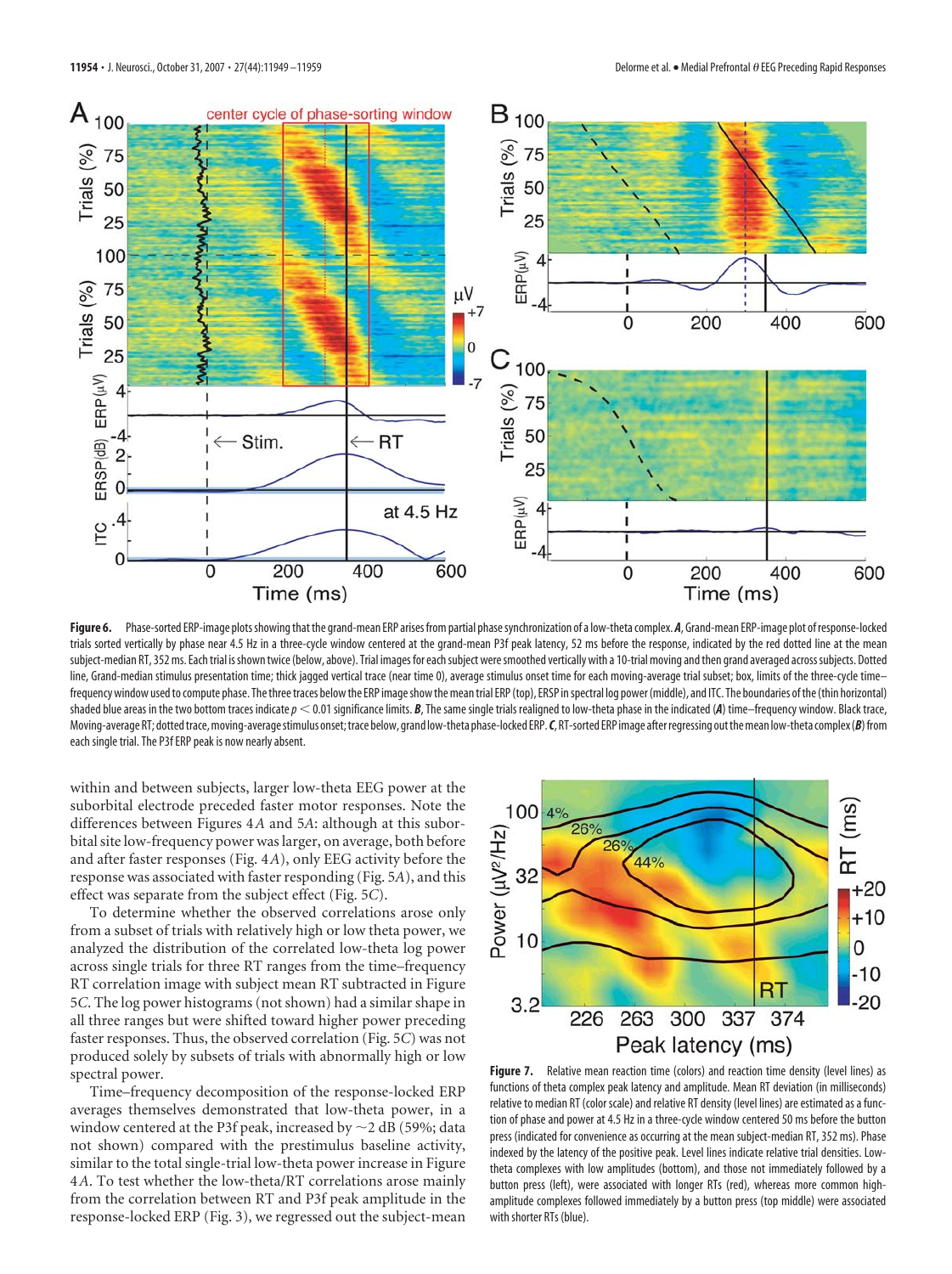

Figure 8. Far-frontal P3f independent component cluster activity. *A*, Mean component cluster scalp map (large), plus individual component maps from 10 subjects (small). *B*, ERP-image plot of RT-sorted component cluster activity. Single-trials for each component were z-normalized by dividing by the SD of the prestimulus component activity. Each color-coded row in the image represents the moving average of 300 normalized data trials aligned to the response time and sorted by its (RT) latency from stimulus onset (dotted line). Larger positive P3f potentials preceding quicker button presses. C, Within-subject correlations between spectral log power and RT in the P3f component cluster. Median RT differences were removed before correlating to minimize the effects of overall subject RT differences.



**Figure 9.** Independent component processes accounting for portions of the premotor P3f positivity in 253-channel data from two subjects. Left, Interpolated component scalp maps on the subject head surface (from anatomic MR images). Black pins indicate the digitized positions of the electrodes; the right suborbital scalp channel location is circled. Right, 3-D distribution of probable component source density under LORETA decomposition.

response-locked ERP from every single trial. To do this, before subtracting the subject response locked ERP to each individual trial, we scaled the ERP (over the whole ERP time range) to best match each single trial individually. The result (Fig. 5*D*) showed that the portion of the low-theta activity in single trials not phase locked to the button press showed the same pattern of low-theta power/RT correlation as did the phase-locked portion of the single-trial data. Note, however, that the evoked (ERP) and induced (ERP-removed) data portions may not necessarily be functionally distinct.

## *Phase-sorted single trials*

Although the ERP image plots in Figure 2 clearly indicate that the amplitude of the P3f positivity varied from trial to trial, each horizontal row in those images was an average of 150 trials with similar RTs (10 trials times 15 subjects) and thus could hide the existence of a considerable portion of the data in trials in which the latency of the premotor excursion, or the phase of the premotor low-theta activity may have differed from the mean P3f latency in the ERP. To attempt to better understand the relationship between the ERP/RT and the low-theta/RT correlations, we

next analyzed single-trial low-theta power as a function of its phase relative to the button press.

Average ERPs ignore data features that are not both time locked and phase locked to the time-locking events (Makeig, 1993). Inspection of average ERPs may thus foster the incorrect assumption that peaks at the same latencies as in the average ERP must be evoked by near-identical time-locking events in all or nearly all the single trials, as is the case, for example, for lateral occipital responses evoked by onsets of foveal visual stimuli (Makeig et al., 2004a). Figure 6*A* plots the same single-trial data as Figure 2*B*, but now sorted not by RT but by phase in a three-cycle, 4.5-Hz time/frequency window centered 52 ms before button press (on average 300 ms after stimulus onset, because the grand-median RT was 352 ms). The analysis frequency was at or near the peak frequency of the average ERP in

this time window. Because phase is a circular measure, for visual clarity, the phase-sorted ERP image plot shows the phase-sorted data trials twice (i.e., through two revolutions around the phase circle, from 0 to  $4\pi$ ). Detailed inspection of the phase-sorted data revealed that the features of Figure 6*A* were not dominated by data from a few of the subjects, over half the subjects contributing near equally to each row of the data image.

#### *Low-theta complex*

The phase-sorted ERP image of the response-locked epochs (Fig. 6A) shows that, whereas the mean P3f positivity peaks  $\sim$  50 ms before the recorded button press in many trials, in many other trials, the principal theta-band positivity occurs either earlier or later than this. This phase sorting of the single-trial data demonstrates that an approximate 1.5 cycle (negative-positive-negative) low-theta complex appears in most trials closely preceding the motor response (Fig. 6*B*).

In the RT-sorted ERP-image panels shown in Figure 2*B*, however, this activity pattern is hidden, particularly the weak negativity that consistently precedes the P3f peak (Fig. 6*B*). Trials at which the phase of the low-theta activity is farthest from the mean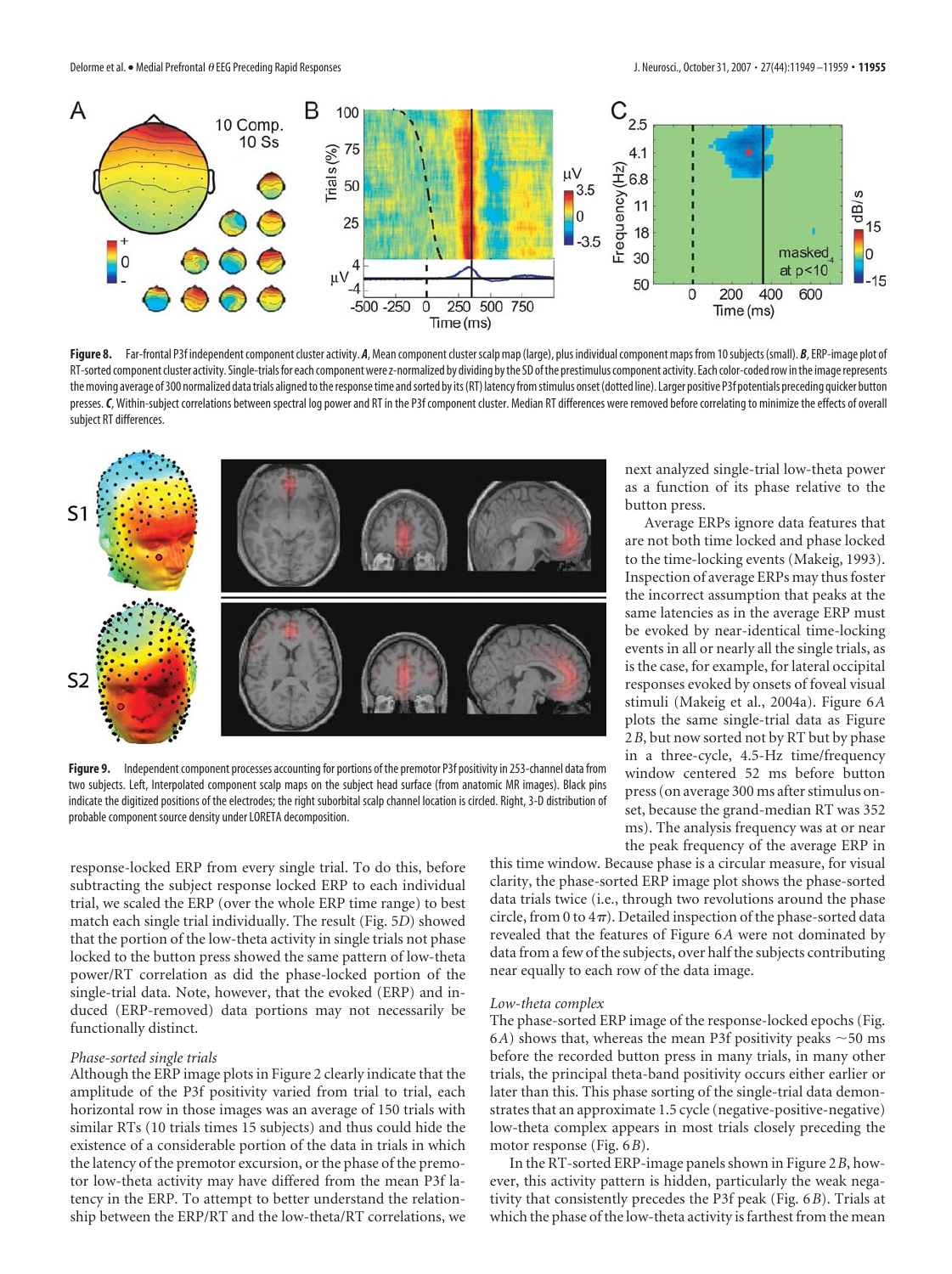P3f pattern appear to have smaller low-theta activity, whereas the largest mean low-theta complex is associated with a P3f positivity at and near the ERP peak latency. Note also in Figure 6*A* that trials with an early P3f peak have slower mean RT. These trends in the variability of the single data trials are hidden both by the RT-sorted ERP image (Fig. 2*B*) and by the average ERP (Fig. 3). Finally, Figure 6*C* shows that regressing out the low-theta complex (see Materials and Methods) from the data removed most of the ERP.

## *Combined effects of low-theta amplitude and phase on RT*

Figures 5 and 6 indicate that subject RT in these experiments was related to the power and phase of a low-theta complex usually peaking before the subject button press at the subocular channel. To assess the relative and combined effects of phase and power of the P3f low-theta complex, we computed smoothed 2-D histograms of relative trial density and of localmean RT as a function of low-theta power and phase relative to the button press. Results (Fig. 7) confirm that quicker responses are associated with larger low-theta complexes peaking near the mean P3f latency (blue area), whereas low-theta complexes with a positive peak near to a half-cycle (111 ms) before the button press are associated with RTs up to 40 ms slower than average (red area).

## *Independent component analysis*

Analyzing the activity recorded at the single suborbital electrode provided a good starting point for studying correlations between EEG activity and RT. However, each single-channel recording typically sums EEG activities originating in many parts of the cortex. Thus, we next attempted to locate the EEG sources with contributions to the scalp EEG that best accounted for the RT correlations observed at the suborbital electrode. To do this, we applied ICA to  $\sim$ 500 concatenated 31-channel, 1 s trials time locked to target presentations for each subject, using extended infomax ICA (see Materials and Methods), and clustered the resulting independent components across subjects on the basis of similarities in scalp maps and activity spectra. This gave 15 component clusters. We focused here on one cluster we had previously dubbed P3f, because it accounted for most of the preresponse P3f peak in the ERP at the same suborbital channel (Makeig et al., 1999a). Other component clusters, previously described in more detail, accounted for both preresponse and postresponse EEG activity projecting most strongly to the central midline, frontal midline, parietal, left and right central, and posterior scalp areas, respectively (Makeig et al., 2004b).

The scalp maps of the P3f cluster components (Fig. 8*A*) showed activity projecting mostly to the suborbital and frontal electrodes. Ten of the 15 subjects contributed components to this cluster, which accounted for 88% ( $\pm$ 13% SD) of the early portion of the grand mean stimulus-locked P3f peak (200 –300 ms) for these subjects. Because this component topography resembled that of eye artifact, we investigated each subject component activity to ensure that it did not contain activity consistent with eye movements (supplemental Fig. 10, available at www. jneurosci.org as supplemental material).

As with the suborbital channel data, the component cluster ERP image plot (Fig. 8*B*) suggests a correlation between RT and the far-frontal component cluster positivity preceding the button presses. Again, the higher the component P3f peak, the quicker the button press ( $p \leq 10^{-4}$ ). We also computed correlations between single-trial RT and log power between 2.5 and 50 Hz, after subtracting subject median RT from each trial RT to minimize effects arising from subject RT differences (Fig. 8*C*). The time–frequency correlation image before subtracting median reaction time (data not shown) resembled Figure 5*C*. When we also regressed out the grand average ERP from each trial (data not shown), the same low-theta correlation pattern was preserved, indicating that most of the correlations between low-theta log power and RT for the component cluster were again not generated by amplitude modulation of the ERP pattern in single trials.

#### *Source localization*

Equivalent dipole source modeling applied to these relatively sparsely sampled 31-channel data could only provide a general idea of the inferior frontal source locations of the P3f cluster components. Using a four-shell spherical model with default conductance and sphere radius parameters [BESA 3.0 (Scherg and Cramon, 1985)], we obtained single-dipole fits with low residual variance (mean,  $6.2 \pm 5.1\%$ ) clustered in the medial inferior head model, with a 3-D SD  $\leq$  2 cm. However, some of the equivalent component dipoles were located below the brain volume (data not shown).

#### *High-density recordings*

To attempt to better determine the location of the independent components accounting for periocular P3f activity, we recorded new EEG data for the same task from two subjects using 253 electrodes covering most of the head surface and derived 150 maximally independent data components. For both subjects, ICA identified not one but two nonartifactual independent components that produced a clear frontal-positive premotor response ERP peak, as well as a low-theta power increase. Here, we present the component from each subject that contributed most to the activity at the right peri-occular channel.We localized their probable source in each subject's anatomic MR image using LORETA (Pascual-Marqui et al., 1994) (see Materials and Methods) to within and/or near bilateral frontopolar and ventral cingulate cortex (Fig. 9). These components accounted for 30 and 13%, respectively, of the whole right suborbital channel activity.

For these two subjects, the response-locked P3f component activity in single trials at the latency of the average responselocked ERP peak was correlated with trial RT ( $p \le 0.001$ , in both cases). Although in longer RT trials the component for subject S1 remained time locked to stimulus onset rather than to the button press (supplemental Fig. 11, available at www.jneurosci.org as supplemental material), correlations between RT and the response-locked P3f component slope in the 200 ms to  $(RT - 25)$ ms time range in single trials were also significant ( $p \le 0.001$  and  $p < 0.002$ , respectively). Similar results were obtained for the whole suborbital channel signals after eye and muscle artifact removal (RT/P3f-peak potential correlations,  $p \le 0.01$ ,  $p \le$ 0.001; RT/P3f-upslope correlations,  $p \le 0.001$ , NS). As with the 31-channel data, 50 ms before the subject response, the ensuing RT was correlated with theta power (supplemental Fig. 11, available at www.jneurosci.org as supplemental material) ( $p < 0.002$ ) at 5 Hz;  $p < 0.05$  at 4.5 Hz).

# **Discussion**

First, we have shown in more detail that the latencies of individual speeded responses to infrequent visual target events in a visual-spatial selective attention experiment were correlated with the size, in the single trials, of a preceding P3f ramping positivity (Potts et al., 1998; Makeig et al., 1999b) projecting most strongly to the forehead and upper face (Fig. 9). A similar or identical positivity, termed P2a, has been reported by Potts et al. (1998). Next, we showed that faster motor responses tended to follow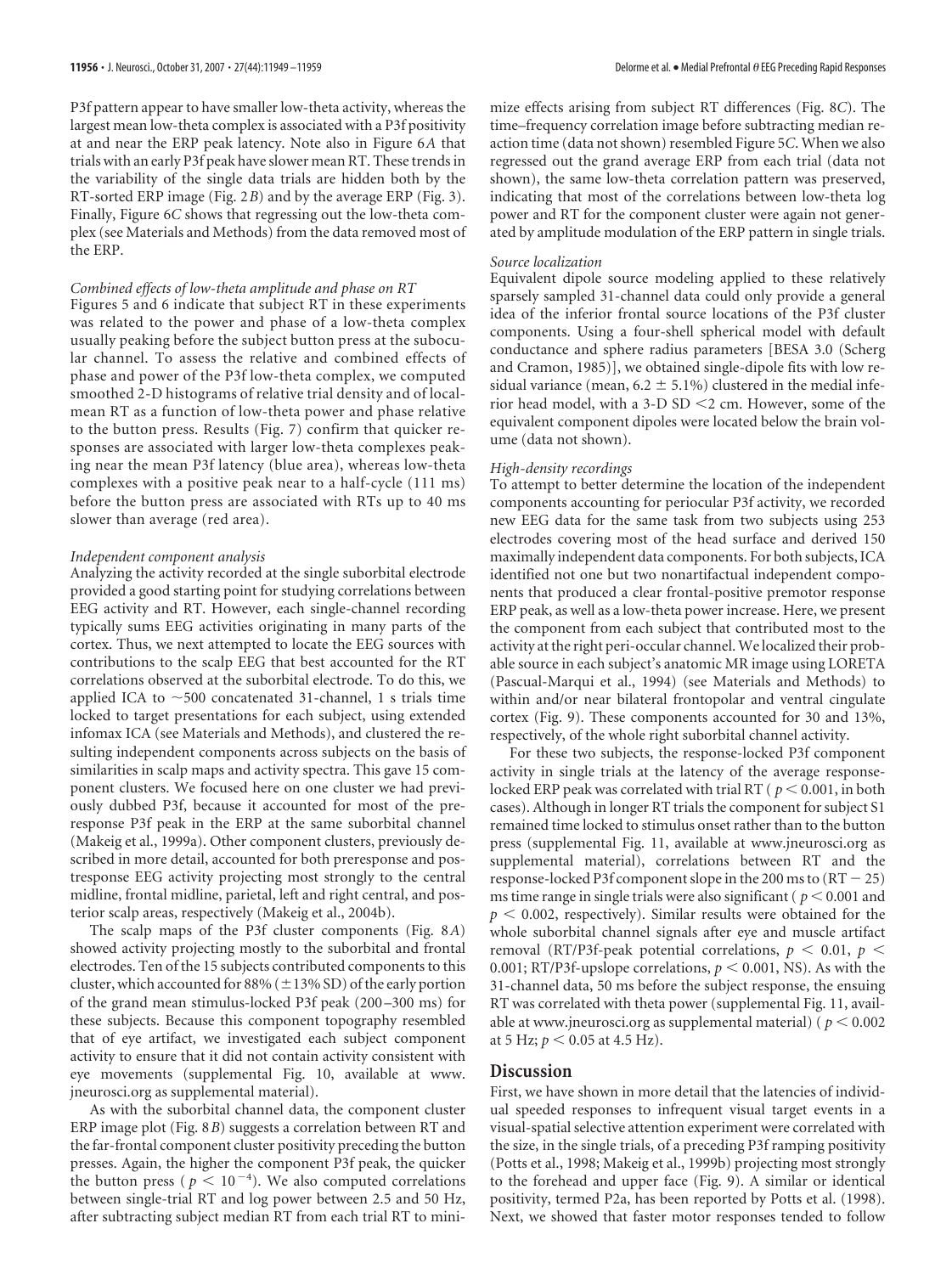larger P3f peaks. Third, we demonstrated that the ramping P3f positivity could also be modeled as a triphasic low theta (4.5 Hz) complex weakly phase locked to the button presses. Overall, larger low-theta complexes, including a larger P3f-contributing positivity, preceded quicker motor responses, both within and across subjects.

Because no other channel in our 31-channel electrode montage was within the main P3f projection region (compare Figs. 2*A* and 9), we first used data from a right subocular electrode to establish the above facts. By removing artifacts arising from eye movements using ICA (Jung et al., 2000), we were able to extract clear information about far-frontal event-related EEG brain dynamics from the periocular channel data. Next, we showed that ICA separated much of the P3f activity in the 31-channel data sets into an independent component. In two 253-channel data sets, quite similar independent component processes appeared and were modeled by LORETA as most likely generated in ventromedial prefrontal cortex (BA 32/10).

## *P3f and low theta*

Time–frequency analyses showed that the positive P3f peak in the average ERP time locked to the button presses in our experiments was principally produced by triphasic (negativepositive-negative), circa 4.5 Hz low-theta complexes. In single trials, both the amplitude and phase of these low-theta complexes, preceding the button presses, were partially correlated with RT (Figs. 4 –7). ERP energy at frequencies above the theta band, although relatively small (Fig. 6*C*), was clearly present (Figs. 3*A*, 4*B*). Thus, the P3f peak cannot be described as a purely low-theta process. Rather, a low-theta complex can be said to underlie the P3f peak in the following sense: regressing out the response-locked ERP from each trial failed to remove the low-theta/RT correlation, whereas regressing out the lowtheta complex from each trial not only destroyed the correlation between the remaining ERP and RT, but nearly removed the response-locked ERP altogether.

It is common to think of ERP activity as reflecting consistent polarity or phase locking of the single-trial EEG separately at each indicated latency relative to the time-locking events. However, similar to the pattern exhibited by the slightly later theta-band response dynamics appearing at other cortical locations in our 31-channel data (Makeig et al., 2004b), phase locking of triphasic (300 ms) low-theta complexes contributing to the P3f, although statistically significant, was far from complete. Therefore, the waveforms of the response-locked ERP (Fig. 2*B*) and of the recovered partially response-locked theta complexes (Fig. 6*B*) appear quite different. It must be no coincidence that the premotor response ERP average in these experiments resembles a linear upwards ramp, whereas thetaphase trial sorting indicates that variably timed and powered low-theta complexes dominate the single trial data. Accounting for both these facts in a single generative model is a clear challenge to EEG modeling. The nature and function of the phase or latency variability of the P3f (and later) theta complexes, relative to the motor command, might also be further explored by studying the exact conditions or contexts in which the response differences occur (Onton et al., 2005).

#### *Neuronal correlates*

The very tight observed correlation between reaction time and the steepness of the upward P3f slope (Fig. 3*B*) is reminiscent of the demonstration by Hanes et al. (1995) of monotonic ramping up of firing rates of neurons in the frontal eye fields of monkeys

up to the release of cued saccades. Amano et al. (2006) also showed correlations of reaction time with average and single-trial magnetoencephalographic signal above occipital cortex and to a lesser extend over frontal cortex. This indicates our RT correlation results in the frontal cortex may be related to a general mechanism for releasing speeded button presses that is not particular to the task we used. Because our time–frequency analyses showed that the linear ramp in the P3f peak (Fig. 3*B*) masked a triphasic theta-band complex, it appears possible that similar results obtained by response-locked averaging of spike occurrences might similarly mask complex or partly oscillatory structures of spike timings and/or associated local field potentials, effects that may well have been hidden by standard spike and field averaging methods.

## *P3f localization*

In at least 10 of the 15 subjects, ICA decomposition of the concatenated 31-channel data trials found an independent component process that primarily accounted for the P3f peak in the response-locked ERP. This relatively sparse recording montage did not allow sure equivalent-dipole localization of inferior frontal sources. Application of a low-resolution inverse model, LORETA, to pairs of similar independent components recovered from data in two separate experiments using a 253-channel electrode montage modeled the P3f-generating processes as most likely located in bilateral frontopolar and/or ventral cingulate and/or paracingulate (BA32/10) cortex (Fig. 9). LORETA is currently considered to be an unbiased method for localizing EEG and ERP sources (Yao and Dewald, 2005), but it only provides probabilistic localization information. As summarized below, a number of hemodynamic imaging results appear compatible with the most probable source location as determined by LORETA, although other nearby source locations cannot be excluded.

In "Go/NoGo" task studies, a region of cingulate cortex similar to that shown in Figure 9 has been shown to be involved in response inhibition (Booth et al., 2003; Jaffard et al., 2006). Lesions in medial orbitofrontal cortex are also associated with loss of behavioral inhibition (Cato et al., 2004). Similarly, attention deficit disorder patients have been shown to exhibit abnormal frontal release from inhibition (Booth et al., 2005). Thus, our EEG results suggest that preceding faster speeded responses, medial orbitofrontal cortex undergoes an early release from response inhibition accompanied by a low-theta complex.

# *P3f, response speed, attention, expectation, and reward*

The published functional imaging results summarized above appear compatible both with the P3f ERP and low-theta results we presented here, as well as with the results of Martin and Potts (2004), who reported that the highly similar peak in ERPs time locked to feedback signals in a simple gambling task was pronounced only after visual stimuli that cued an unexpected reward. For our subjects, the attended but relatively infrequent and unpredictably timed target stimulus presentations may be said to have been rewarding events (e.g., sudden opportunities to obtain the satisfaction of producing the timely and accurate responses requested by the experimenter). Cingulate activations near the frontal pole, localization of our P3f-generating processes (Fig. 9), have been reported in several recent fMRI experiments involving responses to unpredictably timed targets or other rewarding events. Knutson et al. (2003) have shown that medial prefrontal cortex (BA32/10) is activated to quick, winning button presses. A similar locus of activity has been associated with quick task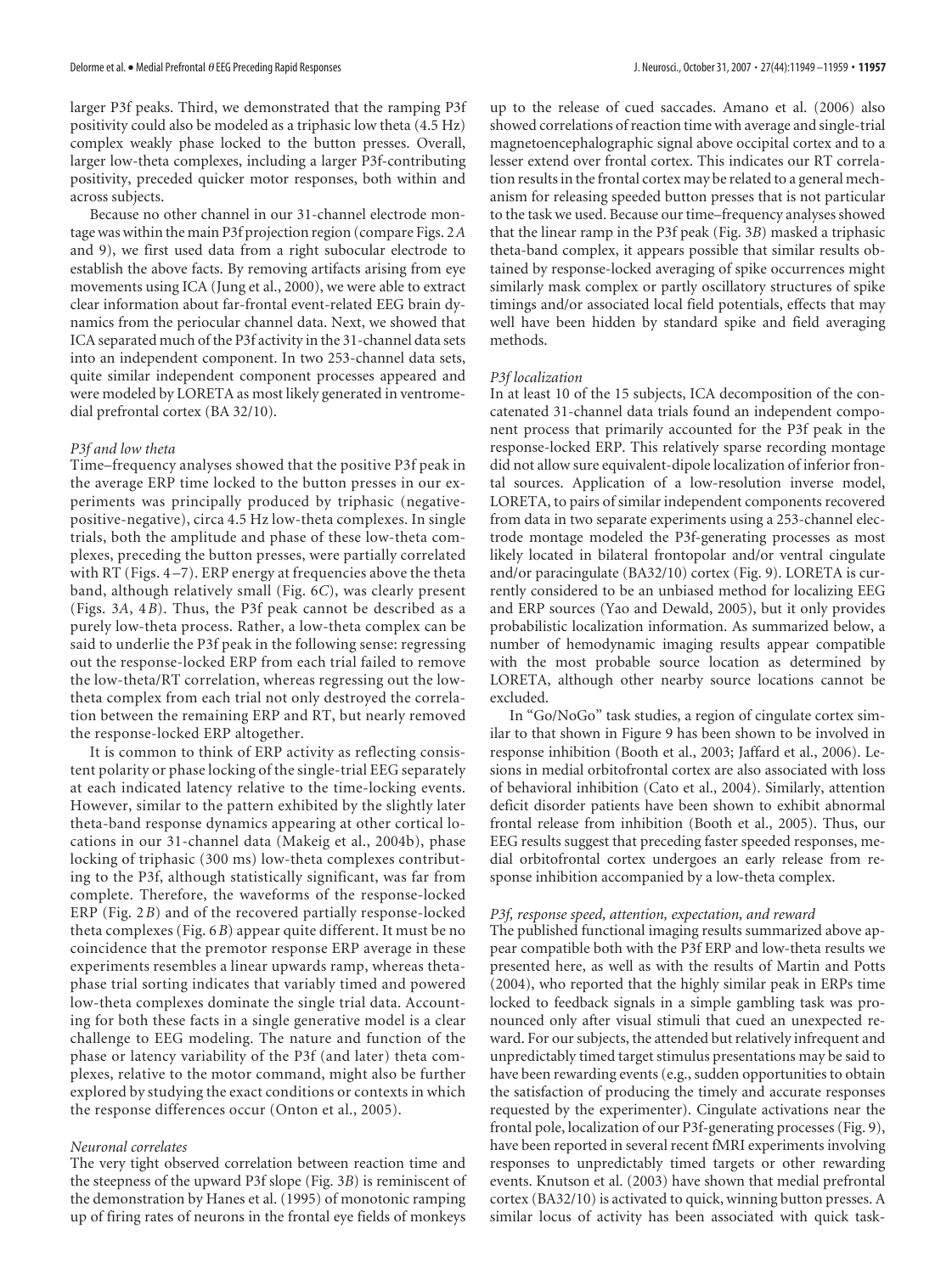relevant shifts in attention to target cues (Wager et al., 2005). Finally, Laurienti et al. (2003) have shown a specific association between BA32/10 activation and quicker manual reaction times in response to coherent (compared with incoherent) audiovisual stimuli. These functional imaging results firmly associate activity in rostral anterior cingulate and medial frontopolar cortex with awareness of and facilitated motivated behavioral in response to target stimuli (Mayr, 2004).

#### *RT and EEG*

Previously, we have shown that the P3f low-theta complexes in the present data were followed by partially phase-coherent EEG theta complexes in otherwise independent EEG source activities in or near dorsal anterior cingulate, pre- supplementary motor area, and (left) somatomotor cortex (Makeig et al., 2004b). A statistical test of transient coherence between these other component clusters revealed that after the button press, low-theta (P3a) complexes at those sites were first partially coherent with each other and then became weakly coherent with the P3f low-theta activity. This is compatible with observed roles of ventral and dorsal anterior cingulate cortex (during P3f and P3a) in anticipating and dealing with the consequences of actions and events.

Our EEG results and related fMRI results discussed above appear compatible with the theory of Wundt (1913), who suggested that fast responders in simple speeded-response paradigms are able to respond reflexively, without reflectively (e.g., consciously), confirming the nature of the response-cueing event. If his theory was accurate, our results might suggest how different neural activity patterns are connected to subject differences in "conscious" experience during rapid responding, correlated with activity differences in or near medial orbitofrontal and/or cingulate cortex.

#### **References**

- Amano K, Goda N, Nishida S, Ejima Y, Takeda T, Ohtani Y (2006) Estimation of the timing of human visual perception from magnetoencephalography. J Neurosci 26:3981–3991.
- Ashburner J, Friston KJ (2003) Spatial normalization using basis functions. In: Human brain function, Chap 33, Ed 2 (Frackowiak RSJ, Frith C, Dolan R, Friston KJ, Price CJ, Zeki S, Ashburner J, Penny WD, eds), pp 655–672. San Diego: Academic.
- Bahramali H, Gordon E, Li WM, Rennie C, Wright J, Meares R (1998) Fast and slow reaction times and associated ERPs in patients with schizophrenia and controls. Int J Neurosci 95:155–165.
- Bell AJ, Sejnowski TJ (1995) An information-maximization approach to blind separation and blind deconvolution. Neural Comput 7:1129 –1159.
- Bonferroni CE (1950) Sulle medie multiple di potenze. Bollettino dell'Unione Matematica Italiana, 53:267–270.
- Booth JR, Burman DD, Meyer JR, Lei Z, Trommer BL, Davenport ND, Li W, Parrish TB, Gitelman DR, Mesulam MM (2003) Neural development of selective attention and response inhibition. NeuroImage 20:737–751.
- Booth JR, Burman DD, Meyer JR, Lei Z, Trommer BL, Davenport ND, Li W, Parrish TB, Gitelman DR, Mesulam MM (2005) Larger deficits in brain networks for response inhibition than for visual selective attention in attention deficit hyperactivity disorder (ADHD). J Child Psychol Psychiatry 46:94 –111.
- Cato MA, Delis DC, Abildskov TJ, Bigler E (2004) Assessing the elusive cognitive deficits associated with ventromedial prefrontal damage: a case of a modern-day Phineas Gage. J Int Neuropsychol Soc 10:453–465.
- Delorme A, Makeig S (2004) EEGLAB: an open source toolbox for analysis of single-trial EEG dynamics including independent component analysis. J Neurosci Methods 134:9 –21.
- Draper N, Smith H (1998) Applied regression analysis, Ed 3. New York: Wiley.
- Gonzalez Andino SL, Michel CM, Thut G, Landis T, Grave de Peralta R (2005) Prediction of response speed by anticipatory high-frequency (gamma band) oscillations in the human brain. Hum Brain Mapp  $24:50 - 58.$
- Grossman A, Morlet J (1985) Decomposition of functions into wavelets of constant shape, and related transforms. In: Mathematics+Physics, lectures on recent results, Vol 1 (Streit L, ed). Singapore: World Scientific.
- Hanes DP, Thompson KG, Schall JD (1995) Relationship of presaccadic activity in frontal eye field and supplementary eye field to saccade initiation in macaque: poisson spike train analysis. Exp Brain Res 103:85–96.
- Hohnsbein J, Falkenstein M, Hoormann J, Blanke L (1991) Effects of crossmodal divided attention on late ERP components. I. Simple and choice reaction tasks. Electroencephalogr Clin Neurophysiol 78:438 –446.
- Jaffard M, Benraiss M, Longcamp M, Velay J, Boulinguez P (2006) Classical cueing studies are biased in their methods: an event-related fMRI evidence. NeuroImage 31:S50.
- Jokeit H, Makeig S (1994) Different event-related patterns of gamma-band power in brain waves of fast- and slow-reacting subjects. Proc Natl Acad Sci USA 91:6339 –6343.
- Jung TP, Makeig S, Humphries C, Lee TW, McKeown MJ, Iragui V, Sejnowski TJ (2000) Removing electroencephalographic artifacts by blind source separation. Psychophysiology 37:163–178.
- Kida T, Nishihira Y, Hatta A, Wasaka T, Nakata H, Sakamoto M, Nakajima T (2003) Changes in the somatosensory N250 and P300 by the variation of reaction time. Eur J Appl Physiol 89:326 –330.
- Kilner J, Bott L, Posada A (2005) Modulations in the degree of synchronization during ongoing oscillatory activity in the human brain. Eur J Neurosci 21:2547–2554.
- Klopp J, Marinkovic K, Chauvel P, Nenov V, Halgren E (2000) Early widespread cortical distribution of coherent fusiform face selective activity. Hum Brain Mapp 11:286 –293.
- Knutson B, Fong GW, Bennett SM, Adams CM, Hommer D (2003) A region of mesial prefrontal cortex tracks monetarily rewarding outcomes: characterization with rapid event-related fMRI. NeuroImage 18:263–272.
- Laurienti PJ, Wallace MT, Maldjian JA, Susi CM, Stein BE, Burdette JH (2003) Cross-modal sensory processing in the anterior cingulate and medial prefrontal cortices. Hum Brain Mapp 19:213–223.
- Lee TW, Girolami M, Bell AJ, Sejnowski TJ (2000) A unifying informationtheoretic framework for independent component analysis. Comput Math Appl 31:1–21.
- Liu HL, Liao WT, Fang SY, Chu TC, Tan LH (2004) Correlation between temporal response of fMRI and fast reaction time in a language task. Magn Res Imag 22:451–455.
- Luce D (1986) Response times: their role in inferring elementary mental organization. New York: Oxford UP.
- Makeig S (1993) Auditory event-related dynamics of the EEG spectrum and effects of exposure to tones. Electroencephalogr Clin Neurophysiol 86:283–293.
- Makeig S, Bell AJ, Jung TP, Sejnowski TJ (1996) Independent component analysis of electroencephalographic data. In: Advances in neural information processing systems, Vol VIII (Touretzky D, Mozer M, Hasselmo M, eds), pp 145–151, Cambridge, MA: MIT.
- Makeig S, Jung TP, Bell AJ, Ghahremani D, Sejnowski TJ (1997) Blind separation of auditory event-related brain responses into independent components. Proc Natl Acad Sci USA 94:10979 –10984.
- Makeig S, Westerfield M, Townsend J, Jung TP, Courchesne E, Sejnowski TJ (1999a) Functionally independent components of early event-related potentials in a visual spatial attention task. Philos Trans R Soc Lond B Biol Sci 354:1135–1144.
- Makeig S, Westerfield M, Jung TP, Covington J, Townsend J, Sejnowski TJ, Courchesne E (1999b) Functionally independent components of the late positive event-related potential during visual spatial attention. J Neurosci 19:2665–2680.
- Makeig S, Westerfield M, Jung TP, Enghoff S, Townsend J, Courchesne E, Sejnowski TJ (2002) Dynamic brain sources of visual evoked responses. Science 295:690 –694.
- Makeig S, Debener S, Onton J, Delorme A (2004a) Mining event-related brain dynamics. Trends Cogn Sci 8:204 –210.
- Makeig S, Delorme A, Westerfield M, Jung TP, Townsend J, Courchesne E, Sejnowski TJ (2004b) Electroencephalographic brain dynamics following manually responded visual targets. PLoS Biol 2:747–762.
- Martin LE, Potts GF (2004) Reward sensitivity in impulsivity. NeuroReport 15:1519 –1522.
- Mayr U (2004) Conflict, consciousness, and control. Trends Cogn Sci 8:145–148.
- Mesulam MM, Nobre AC, Kim YH, Parrish TB, Gitelman DR (2001) Het-